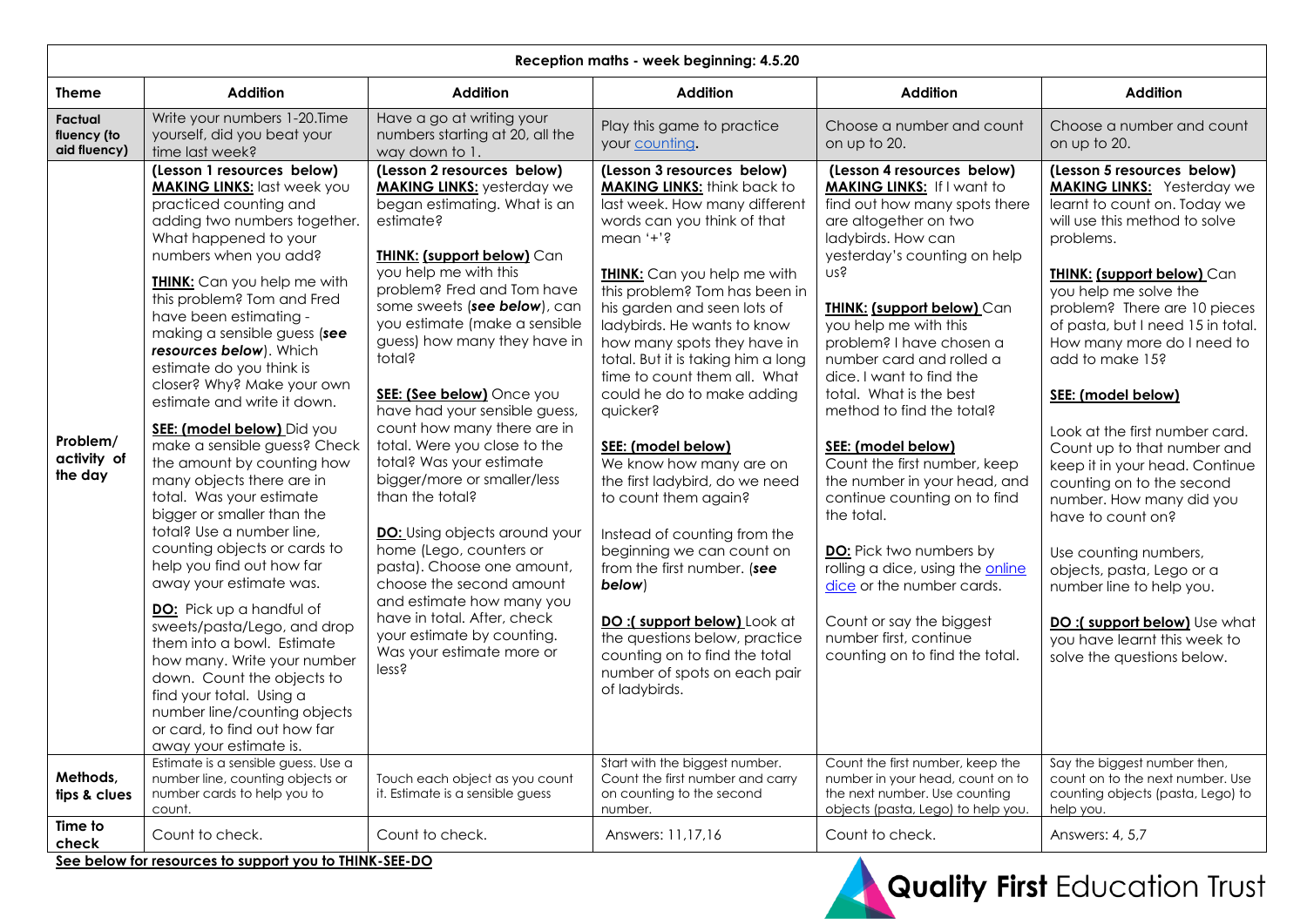## **DAY 1 RESOURCES:**

# **THINK:**  Fred Tom



Think of a sensible estimate and write it down.

Count the objects. Touch each one as you count them. There are 19 objects in total.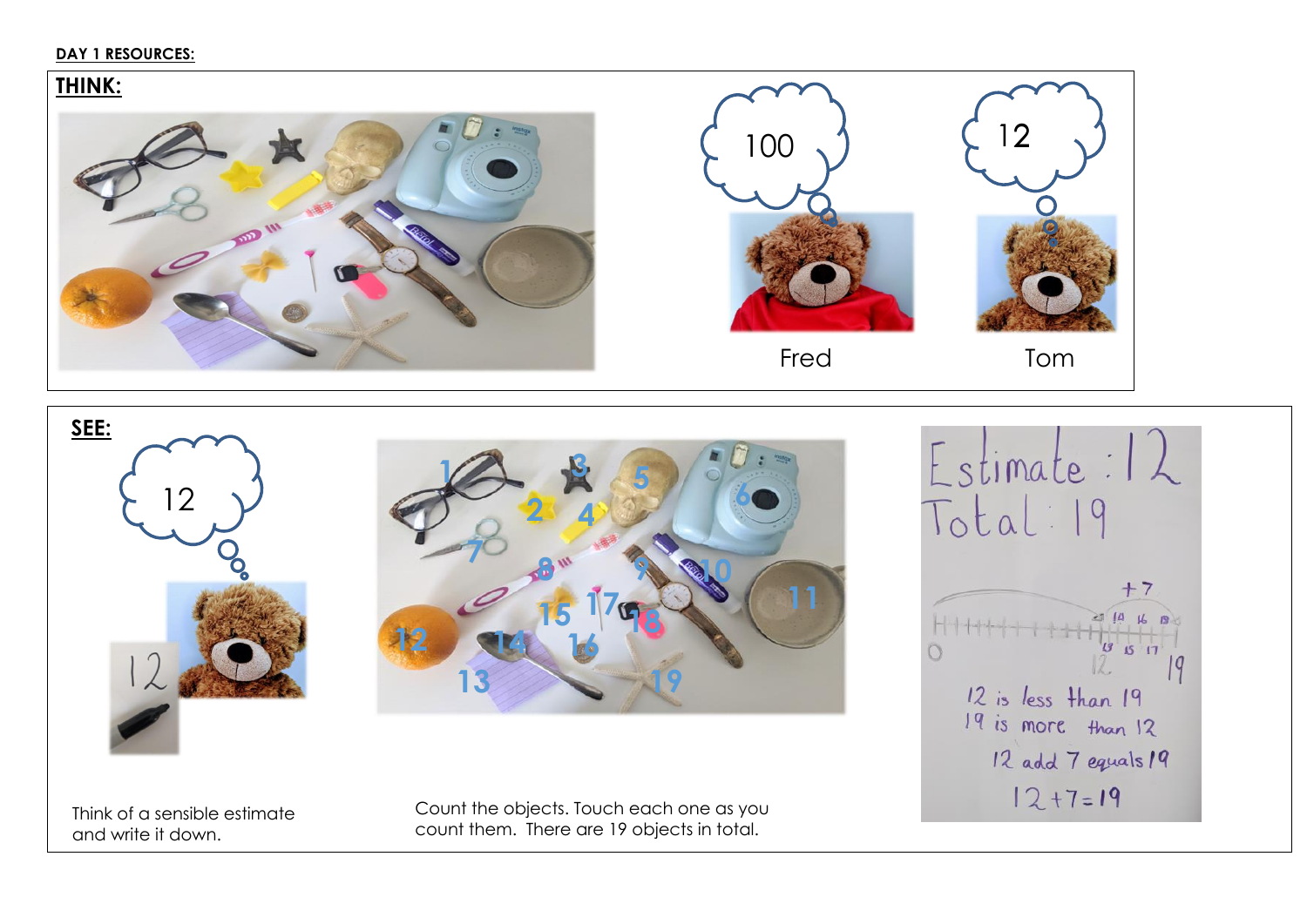### **DAY 2 RESOURCES:**



An estimate is a sensible guess

How many do you estimate Fred has?

Is 50 a sensible estimate? Why?



**Quality First Education Trust**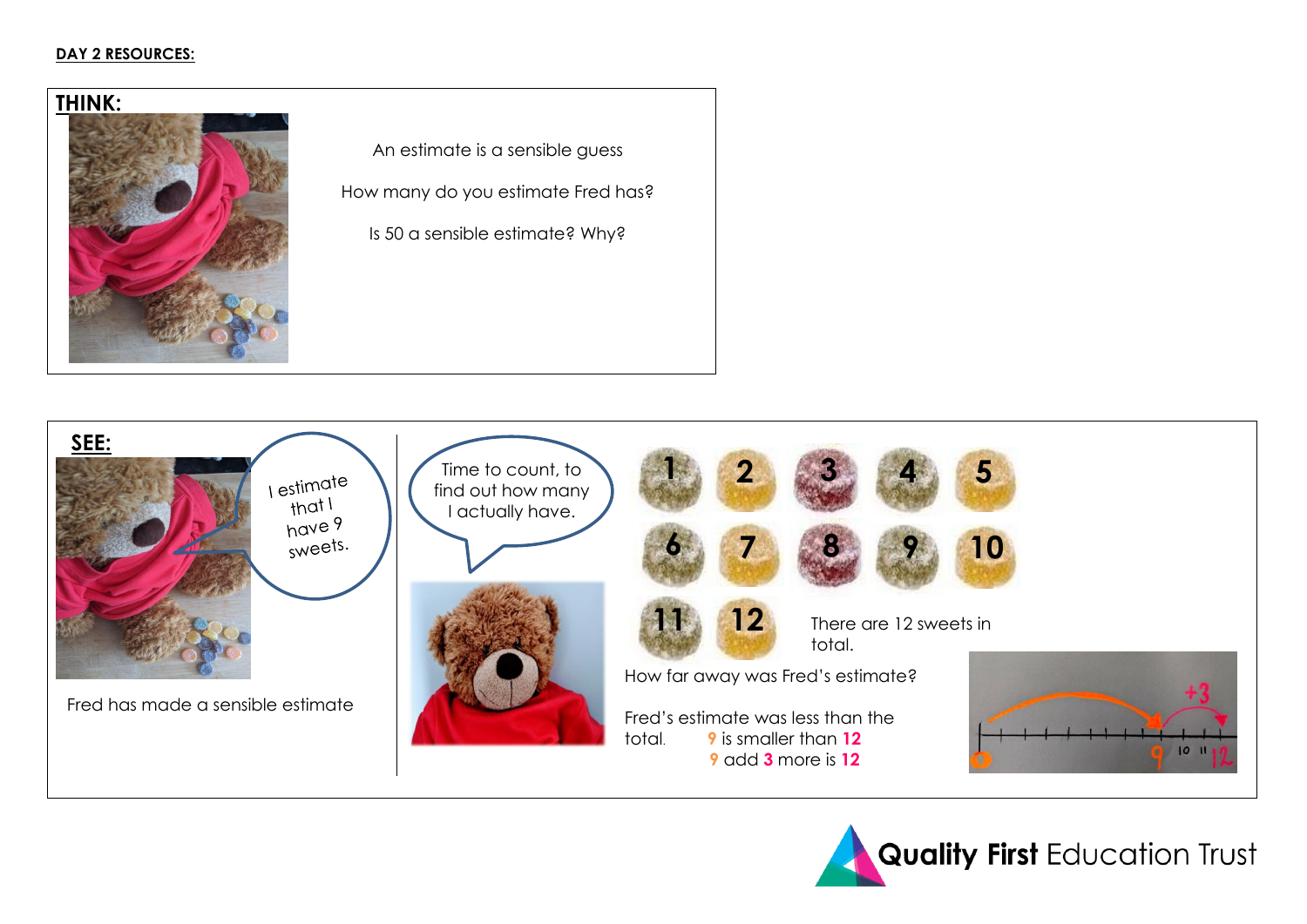# **DAY 3 RESOURCES:**

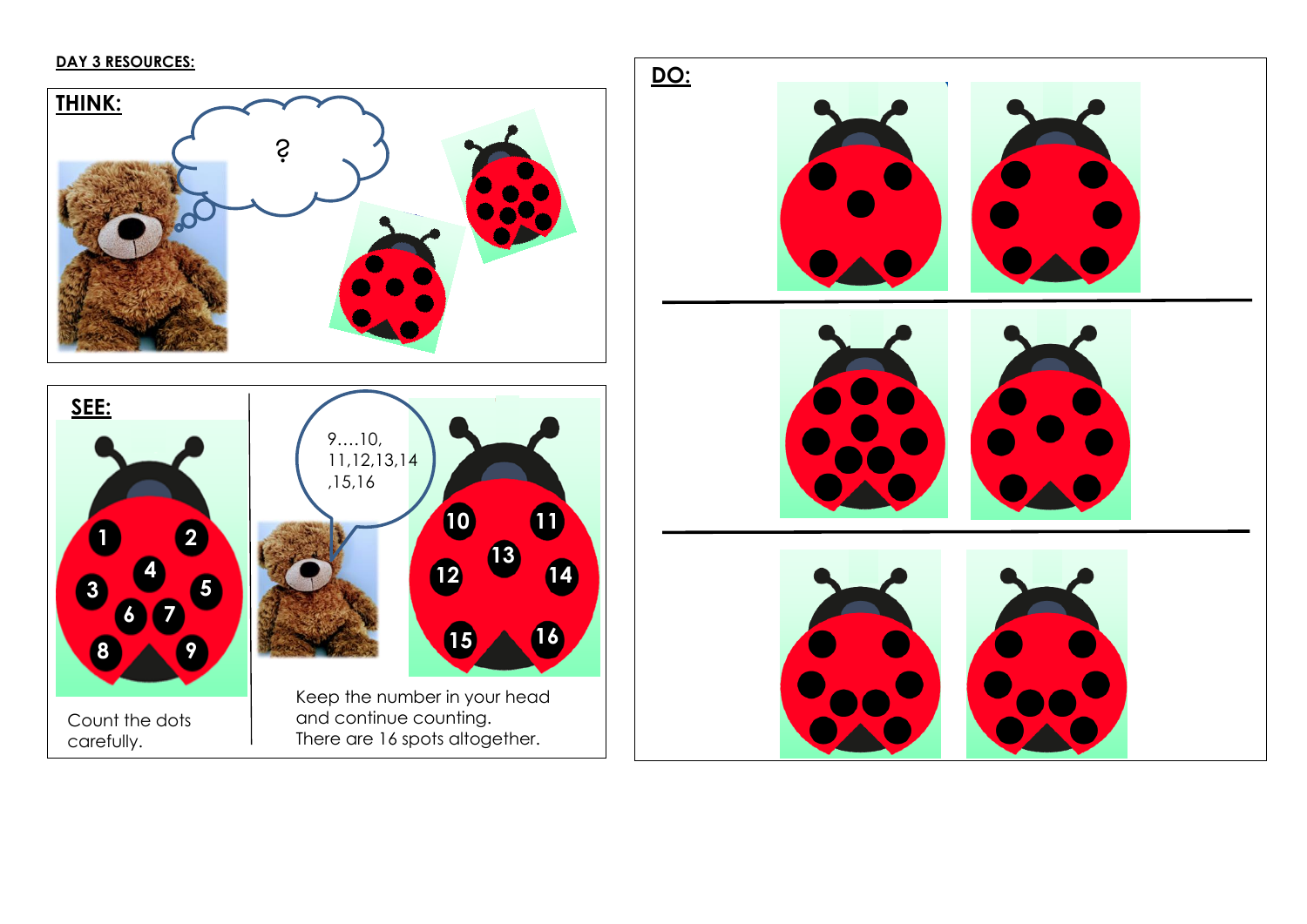### **DAY 4 RESOURCES:**



# **Number cards to 20**



Start with the biggest number.

Count to 7 i f you need to.